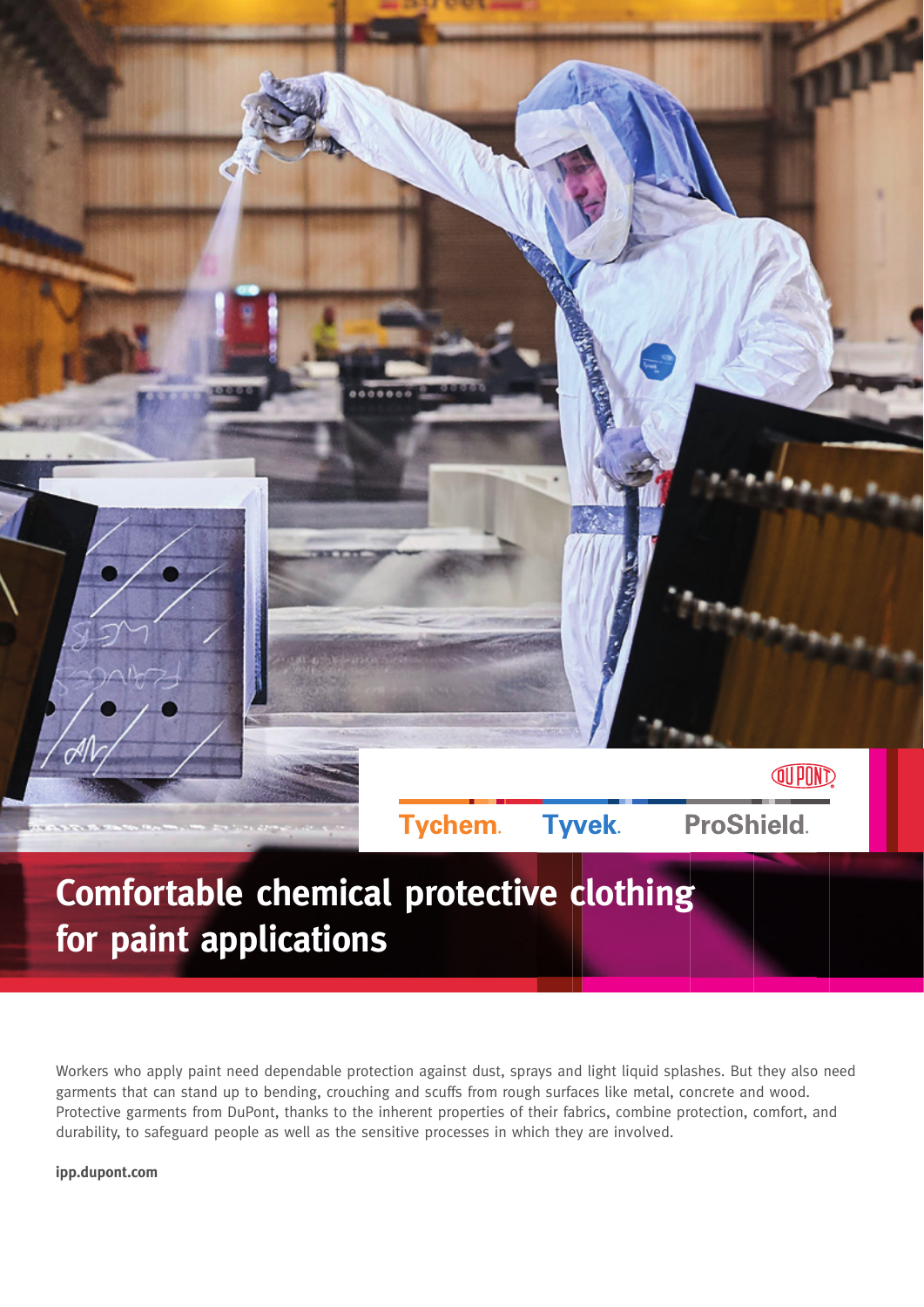Paint can be divided into three major categories:

- solvent-based paints,
- water-based paints and
- powder paints.

Each requires a specific level of protection against the risks users are exposed to when preparing surfaces or when applying the paint.

## **Protection of the wearer**

For many types of painting and finishing work requiring liquid and particulate protection, DuPont recommends the use of DuPont™ Tyvek® protective coveralls, combining protection, comfort and durability that have already proved tremendously popular in the motor industry. This range of Category III chemical protective clothing is especially effective against waterbased and powder paint, given the size of the particulates.

Just as important, garments made with Tyvek® are always soft, lightweight and air-permeable, providing workers with a high level of on-the-job comfort. Their nonrestrictive design gives workers a greater range of movement with less binding—no matter how many hours they put in.

Some specific types of paintwork present risks not only when applying the paint, but also when preparing the paint or cleaning tools, using solvent washers. For all potentially

hazardous tasks, DuPont™ Tychem® 6000 F accessories are strongly recommended and effectively complete the high-level protection offered by Tyvek® protective clothing range.

## **Protection of the process**

In some cases, protective clothing must not only protect employees, but also the manufacturing process against human contamination. To avoid additional costs and prevent any quality issues, it is important for the garments used during paint spraying and surface treatment operations not to shed fibres or cause contamination. Tyvek<sup>®</sup> is highly resistant to abrasion, and its lowlinting surface is less likely to affect the final product.

|                                                                 | <b>ProShield®</b><br>garments                                                                                                                                                                                                                                                                                                                                         |                                                                                                                                                                                                                                                                                                                                                                                                                                         |                                                                                                                                                                                                                                                                                                                                                            | Tyvek <sup>®</sup> garments                                                                                                                                                                                                                                                                                                                  |                                                                                                                                                                                                                                                                                                                                                                                   |                                                                                                                                                                                                                                                                                                                                                                                                                                                                                                       |
|-----------------------------------------------------------------|-----------------------------------------------------------------------------------------------------------------------------------------------------------------------------------------------------------------------------------------------------------------------------------------------------------------------------------------------------------------------|-----------------------------------------------------------------------------------------------------------------------------------------------------------------------------------------------------------------------------------------------------------------------------------------------------------------------------------------------------------------------------------------------------------------------------------------|------------------------------------------------------------------------------------------------------------------------------------------------------------------------------------------------------------------------------------------------------------------------------------------------------------------------------------------------------------|----------------------------------------------------------------------------------------------------------------------------------------------------------------------------------------------------------------------------------------------------------------------------------------------------------------------------------------------|-----------------------------------------------------------------------------------------------------------------------------------------------------------------------------------------------------------------------------------------------------------------------------------------------------------------------------------------------------------------------------------|-------------------------------------------------------------------------------------------------------------------------------------------------------------------------------------------------------------------------------------------------------------------------------------------------------------------------------------------------------------------------------------------------------------------------------------------------------------------------------------------------------|
| <b>Models</b>                                                   | $+1$<br>ProShield® 60                                                                                                                                                                                                                                                                                                                                                 | $\frac{1}{2}$ .<br>Tyvek <sup>®</sup> 200<br>EasySafe                                                                                                                                                                                                                                                                                                                                                                                   | w<br>Tyvek <sup>®</sup> 400<br>Dual                                                                                                                                                                                                                                                                                                                        | $\sqrt{2}$<br>Tyvek <sup>®</sup> 500<br><b>Industry</b>                                                                                                                                                                                                                                                                                      | - 410<br>. .<br>Tyvek <sup>®</sup> 500<br><b>Xpert</b>                                                                                                                                                                                                                                                                                                                            | Tyvek <sup>®</sup> 600                                                                                                                                                                                                                                                                                                                                                                                                                                                                                |
| Water-based and powder-<br>based paints                         | $\checkmark$                                                                                                                                                                                                                                                                                                                                                          | $\checkmark$                                                                                                                                                                                                                                                                                                                                                                                                                            | $\checkmark$                                                                                                                                                                                                                                                                                                                                               | $\checkmark$                                                                                                                                                                                                                                                                                                                                 |                                                                                                                                                                                                                                                                                                                                                                                   | ✓                                                                                                                                                                                                                                                                                                                                                                                                                                                                                                     |
| Solvent-based paints,<br>paint preparation and tool<br>cleaning |                                                                                                                                                                                                                                                                                                                                                                       |                                                                                                                                                                                                                                                                                                                                                                                                                                         |                                                                                                                                                                                                                                                                                                                                                            |                                                                                                                                                                                                                                                                                                                                              |                                                                                                                                                                                                                                                                                                                                                                                   | $\checkmark$                                                                                                                                                                                                                                                                                                                                                                                                                                                                                          |
| <b>Benefits</b>                                                 | Best in class<br>microporous film at a<br>highly economical price $\vert$ for less demanding<br>· Good barrier against<br>non-hazardous dry<br>particles down to<br>one micron size but<br>Limited comfort:<br>It is permeable to<br>moisture vapour<br>only and it is not air<br>permeable<br>• Limited mechanical<br>resistance<br>• Low protection when<br>abraded | Great breathability and Protection and<br>optimised protection<br>applications<br>• Based on new<br>optimised<br>polyethylene<br>nonwoven fabric<br>• Softer and with a<br>more open structure<br>but less protective<br>than Tyvek <sup>®</sup> 500 and<br>Tyvek <sup>®</sup> 600<br>· Stitched external<br>seams in yellow for<br>visual identification<br>and differentiation<br>• Antistatic treatment<br>(EN 1149-1) on<br>outside | durability where it's<br>needed, improved<br>breathability<br>• Tyvek <sup>®</sup> protection<br>where you need it<br>most<br>· Large breathable<br>SMS back panel from<br>head<br>to ankle for<br>increased comfort<br>· External stitched<br>seams for enhanced<br>protection against<br>penetration from the<br>outside to the inside<br>of the garment | Protection for workers,<br>and their products, in<br>sensitive industrial<br>environments<br>• Helps to protect<br>processes and<br>products against<br>human contamination<br>• Tyvek® zipper and<br>zipper flap for<br>increased wearer<br>and process<br>protection<br>· Internal stitched<br>seams for enhanced<br>process<br>protection | Setting a new<br>standard of protection<br>in the Type 5 and<br>6 category through<br>greater protection and<br>comfort<br>• High liquid and<br>particulate protection<br>• Exceptional design<br>and comfort<br>· Good breathability<br>thanks to air and<br>moisture<br>vapour permeability<br>· Overall ergonomic<br>shape for perfect<br>fit and<br>protection when<br>moving | Combining Type 4<br>performance with the<br>durability, protection<br>and comfort of a<br>Tyvek <sup>®</sup> garment<br>• Combines<br>performance of<br>a Type 4 with<br>the comfort of a<br>nonwoven suit<br>• Stitched and<br>overtaped seams,<br>offering equal barrier<br>as fabric<br>• Hood shape and<br>elastic around hood<br>are designed for a<br>tight fit around full<br>face respirator<br>• Tunnelled elastics<br>(cuff, ankles and face<br>help to reduce the<br>risk of contamination |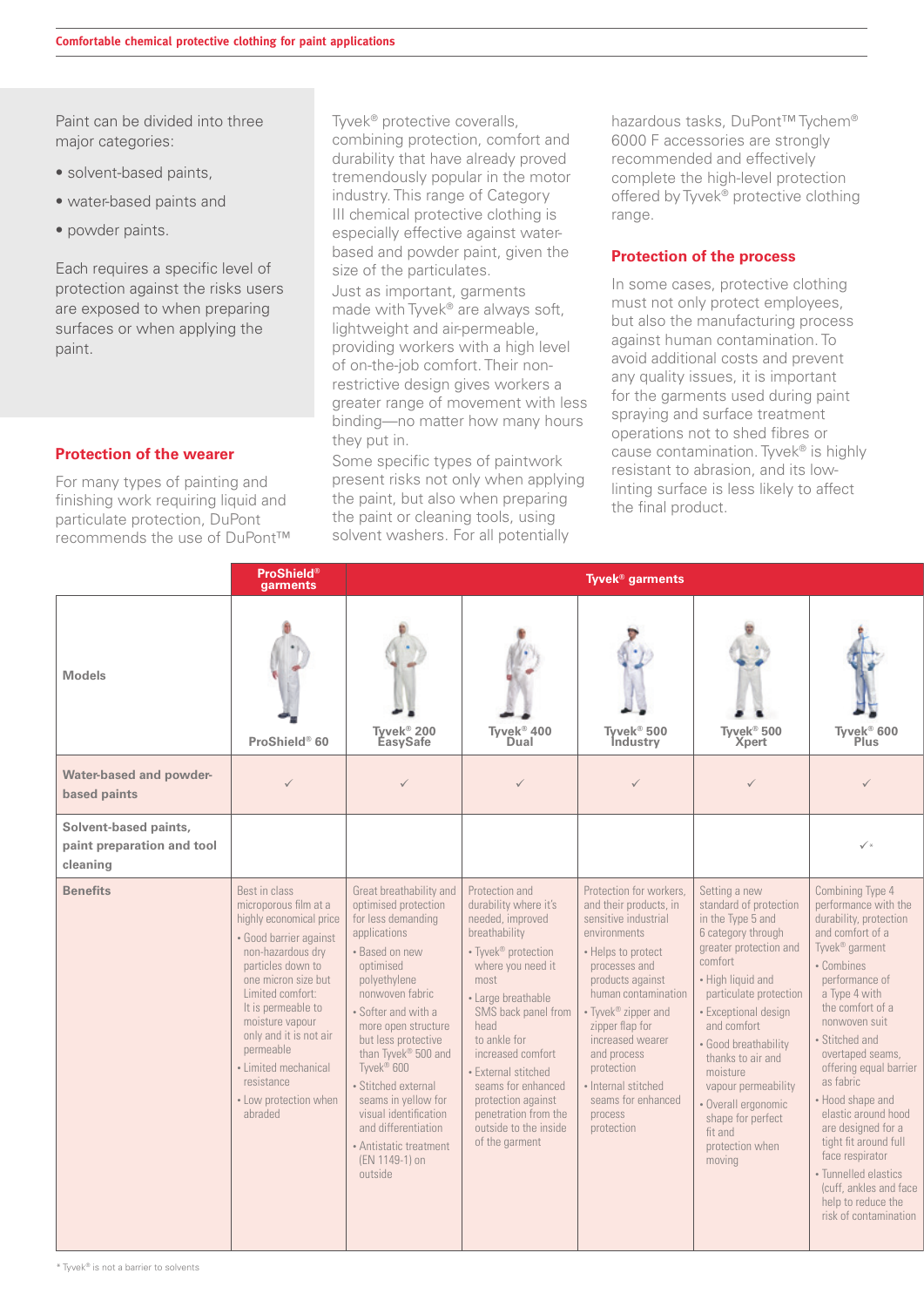Material tests carried out by an independent test laboratory in accordance with BS 6909 showed that Tyvek® sheds considerably fewer particles in comparison with other protective garment materials, e.g. SMS (Spunbond/ Meltblown/ Spunbond) used for ProShield® 20 or MPF (Microporous Film) used for ProShield® 60. This can significantly reduce the need for additional polishing work.

Dry linting propensity of protective apparel fabrics (average particle count in 17 litres of air)



Method for generation and counting of the airborne linting propensity of fabrics in the dry state, BS 6909

## **Protective clothing and accessories from DuPont for paint application**

Choosing the type of protective clothing best suited to the situation therefore depends on a number of factors, including the products handled, the type of paint or surface treatment product, the concentration of the chemicals used and the type of application (projection, spraying, etc.).

|                                                                                                                                              |                                                                                                                              | Tyvek <sup>®</sup> 500 accessories                                                                                                                                                                       |                                                                                                   | Tychem <sup>®</sup> 6000 F accessories                                                                                                                                                              |                                                                                                               |                                                                                              |                                                                                                                                                                                   |  |
|----------------------------------------------------------------------------------------------------------------------------------------------|------------------------------------------------------------------------------------------------------------------------------|----------------------------------------------------------------------------------------------------------------------------------------------------------------------------------------------------------|---------------------------------------------------------------------------------------------------|-----------------------------------------------------------------------------------------------------------------------------------------------------------------------------------------------------|---------------------------------------------------------------------------------------------------------------|----------------------------------------------------------------------------------------------|-----------------------------------------------------------------------------------------------------------------------------------------------------------------------------------|--|
| Tyvek <sup>®</sup> 500<br>Boot cover                                                                                                         | <b>RANGE OF STRAIN</b><br>Tyvek <sup>®</sup> 500<br>Shoe cover                                                               | Tyvek <sup>®</sup> 500<br>Sleeve                                                                                                                                                                         | Tyvek <sup>®</sup> 500<br>Hood                                                                    | Tychem <sup>®</sup> 6000 F<br>Boot cover                                                                                                                                                            | Tychem <sup>®</sup> 6000 F<br>Sleeve                                                                          | Tychem <sup>®</sup> 6000 F<br>Apron                                                          | Tychem <sup>®</sup> 6000 F<br>Gown                                                                                                                                                |  |
| $\checkmark$                                                                                                                                 | $\checkmark$                                                                                                                 | $\checkmark$                                                                                                                                                                                             | $\checkmark$                                                                                      |                                                                                                                                                                                                     |                                                                                                               |                                                                                              |                                                                                                                                                                                   |  |
|                                                                                                                                              |                                                                                                                              |                                                                                                                                                                                                          |                                                                                                   | $\checkmark$                                                                                                                                                                                        | $\checkmark$                                                                                                  | $\checkmark$                                                                                 |                                                                                                                                                                                   |  |
|                                                                                                                                              |                                                                                                                              | Specially designed for use with Tyvek® apparel.                                                                                                                                                          |                                                                                                   | Reinforcing Tyvek® protection where it counts.<br>• robust yet lightweight protection against a broad range of organic and highly concentrated<br>inorganic chemicals and substances.               |                                                                                                               |                                                                                              |                                                                                                                                                                                   |  |
| • Knee-length<br>overboot available<br>in white and in<br>one size<br>• Elasticated top and<br>fixation ties<br>• Stitched internal<br>seams | • Shoe cover<br>available in white<br>and in one size (38<br>cm long)<br>• Elasticated ankle<br>• Stitched internal<br>seams | • 50 cm long sleeve<br>available in white<br>and in one size<br>• Adjustable arm<br>opening<br>• Stitched internal<br>seams<br>• Upper-arm in blue-<br>coloured thread<br>for identification<br>purposes | • Hood with flange<br>and elasticated<br>face and neck<br>• Available in white<br>and in one size | • Knee-length<br>overboot with slip-<br>retardant sole<br>• Fixation ties<br>• Sole is partially<br>stitched: splash-<br>proof, not fully<br>liquid tight<br>• Available in grey<br>and in one size | • 50 cm long and<br>with wide elastics<br>at cuffs and upper<br>arm<br>• Available in grey<br>and in one size | • Shin-length apron<br>with neck and<br>waist ties<br>• Available in grey<br>and in one size | • Shin-length gown<br>with wrap-over rear<br>closure, hook and<br>loop neck closure<br>and waist ties.<br>Elasticated wrists<br>• Available in grey<br>and sizes S/M and<br>L/2XL |  |